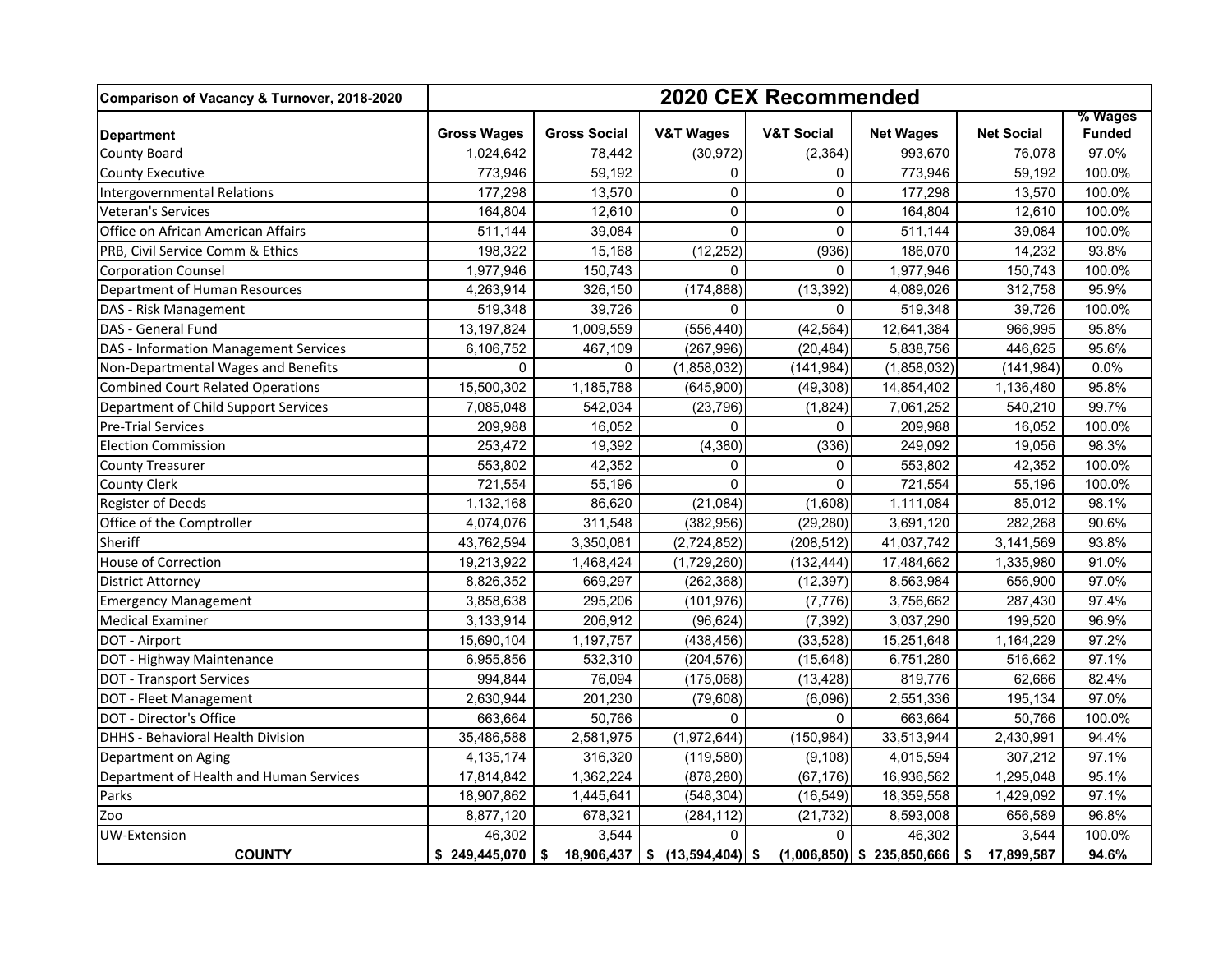| Comparison of Vacancy & Turnover, 2018-2020 | 2019 Adopted           |                     |                      |                       |                             |                   |                          |
|---------------------------------------------|------------------------|---------------------|----------------------|-----------------------|-----------------------------|-------------------|--------------------------|
| <b>Department</b>                           | <b>Gross Wages</b>     | <b>Gross Social</b> | <b>V&amp;T Wages</b> | <b>V&amp;T Social</b> | <b>Net Wages</b>            | <b>Net Social</b> | % Wages<br><b>Funded</b> |
| County Board                                | 982,748                | 75,174              | (19, 128)            | (1, 464)              | 963,620                     | 73,710            | 98.1%                    |
| <b>County Executive</b>                     | 740.214                | 56,459              | $\Omega$             | $\mathbf 0$           | 740,214                     | 56,459            | 100.0%                   |
| <b>Intergovernmental Relations</b>          | 91,500                 | 6,982               | $\pmb{0}$            | $\Omega$              | 91,500                      | 6,982             | 100.0%                   |
| Veteran's Services                          | 120,688                | 9,224               | (3,948)              | (300)                 | 116,740                     | 8,924             | 96.7%                    |
| Office on African American Affairs          | 428,638                | 32,780              | (4,956)              | (384)                 | 423,682                     | 32,396            | 98.8%                    |
| PRB, Civil Service Comm & Ethics            | 202,108                | 15,478              | (12, 636)            | (960)                 | 189,472                     | 14,518            | 93.7%                    |
| <b>Corporation Counsel</b>                  | 1,940,464              | 147,475             | (41, 556)            | (3, 180)              | 1,898,908                   | 144,295           | 97.9%                    |
| Department of Human Resources               | 4,052,576              | 309,267             | (173, 868)           | (13, 284)             | 3,878,708                   | 295,983           | 95.7%                    |
| DAS - Risk Management                       | 497,178                | 38,024              | (5, 496)             | (420)                 | 491,682                     | 37,604            | 98.9%                    |
| DAS - General Fund                          | 12,712,764             | 971,886             | (410, 772)           | (31, 416)             | 12,301,992                  | 940,470           | 96.8%                    |
| DAS - Information Management Services       | 4,195,262              | 319,712             | (167, 988)           | (12, 840)             | 4,027,274                   | 306,872           | 96.0%                    |
| Non-Departmental Wages and Benefits         | $\mathbf 0$            | $\mathbf{0}$        | $\Omega$             | $\Omega$              | $\Omega$                    | $\Omega$          | 0.0%                     |
| <b>Combined Court Related Operations</b>    | 15,247,292             | 1,166,558           | (645, 696)           | (49, 392)             | 14,601,596                  | 1,117,166         | 95.8%                    |
| Department of Child Support Services        | 6,905,602              | 528,247             | (24, 024)            | (1,836)               | 6,881,578                   | 526,411           | 99.7%                    |
| <b>Pre-Trial Services</b>                   | 139,426                | 10,664              | (1, 584)             | (120)                 | 137,842                     | 10,544            | 98.9%                    |
| <b>Election Commission</b>                  | 228,322                | 17,488              | (4,704)              | (360)                 | 223,618                     | 17,128            | 97.9%                    |
| <b>County Treasurer</b>                     | 480,434                | 36,764              | (6, 720)             | (516)                 | 473,714                     | 36,248            | 98.6%                    |
| <b>County Clerk</b>                         | 700,938                | 53,586              | (10, 248)            | (780)                 | 690,690                     | 52,806            | 98.5%                    |
| Register of Deeds                           | 1,146,546              | 87,706              | (47, 196)            | (3,612)               | 1,099,350                   | 84,094            | 95.9%                    |
| Office of the Comptroller                   | 3,963,978              | 303,226             | (409, 656)           | (31, 308)             | 3,554,322                   | 271,918           | 89.7%                    |
| Sheriff                                     | 41,527,105             | 3,176,184           | (2,686,320)          | (205, 296)            | 38,840,785                  | 2,970,888         | 93.5%                    |
| <b>House of Correction</b>                  | 19,204,074             | 1,469,002           | (1,389,024)          | (106, 308)            | 17,815,050                  | 1,362,694         | 92.8%                    |
| <b>District Attorney</b>                    | $\overline{8,226,304}$ | 629,274             | (349, 668)           | (26, 772)             | 7,876,636                   | 602,502           | 95.7%                    |
| <b>Emergency Management</b>                 | 3,463,122              | 265,066             | (139, 116)           | (10, 632)             | 3,324,006                   | 254,434           | 96.0%                    |
| <b>Medical Examiner</b>                     | 3,026,078              | 197,104             | (110, 556)           | (8,460)               | 2,915,522                   | 188,644           | 96.3%                    |
| DOT - Airport                               | 15,892,232             | 1,212,967           | (419, 040)           | (27, 185)             | 15,473,192                  | 1,185,782         | 97.4%                    |
| DOT - Highway Maintenance                   | 6,631,926              | 507,402             | (192, 996)           | (14, 748)             | 6,438,930                   | 492,654           | 97.1%                    |
| <b>DOT - Transport Services</b>             | 924,424                | 70,734              | (120, 564)           | (9, 252)              | 803,860                     | 61,482            | 87.0%                    |
| DOT - Fleet Management                      | 1,814,848              | 138,912             | (79, 560)            | (6,096)               | 1,735,288                   | 132,816           | 95.6%                    |
| <b>DOT - Director's Office</b>              | 721,302                | 55,168              | $\Omega$             | $\Omega$              | 721,302                     | 55,168            | 100.0%                   |
| <b>DHHS - Behavioral Health Division</b>    | 35,314,896             | 2,563,331           | (1,973,028)          | (159, 091)            | 33,341,868                  | 2,404,240         | 94.4%                    |
| Department on Aging                         | 4,065,564              | 311,072             | (186, 144)           | (14.220)              | 3,879,420                   | 296,852           | 95.4%                    |
| Department of Health and Human Services     | 17,021,954             | 1,300,679           | (731, 736)           | (55,980)              | 16,290,218                  | 1,244,699         | 95.7%                    |
| Parks                                       | 18,669,926             | 1,428,243           | (567, 660)           | (43, 368)             | 18,102,266                  | 1,384,875         | 97.0%                    |
| Zoo                                         | 8,542,580              | 651,994             | (263, 448)           | (20, 208)             | 8,279,132                   | 631,786           | 96.9%                    |
| UW-Extension                                | 44,482                 | 3,402               | $\Omega$             | $\mathbf 0$           | 44,482                      | 3,402             | 100.0%                   |
| <b>COUNTY</b>                               | \$239,867,495          | \$<br>18, 167, 234  | $$$ (11,199,036) \$  |                       | $(859, 788)$ \$ 228,668,459 | \$<br>17,307,446  | 95.3%                    |